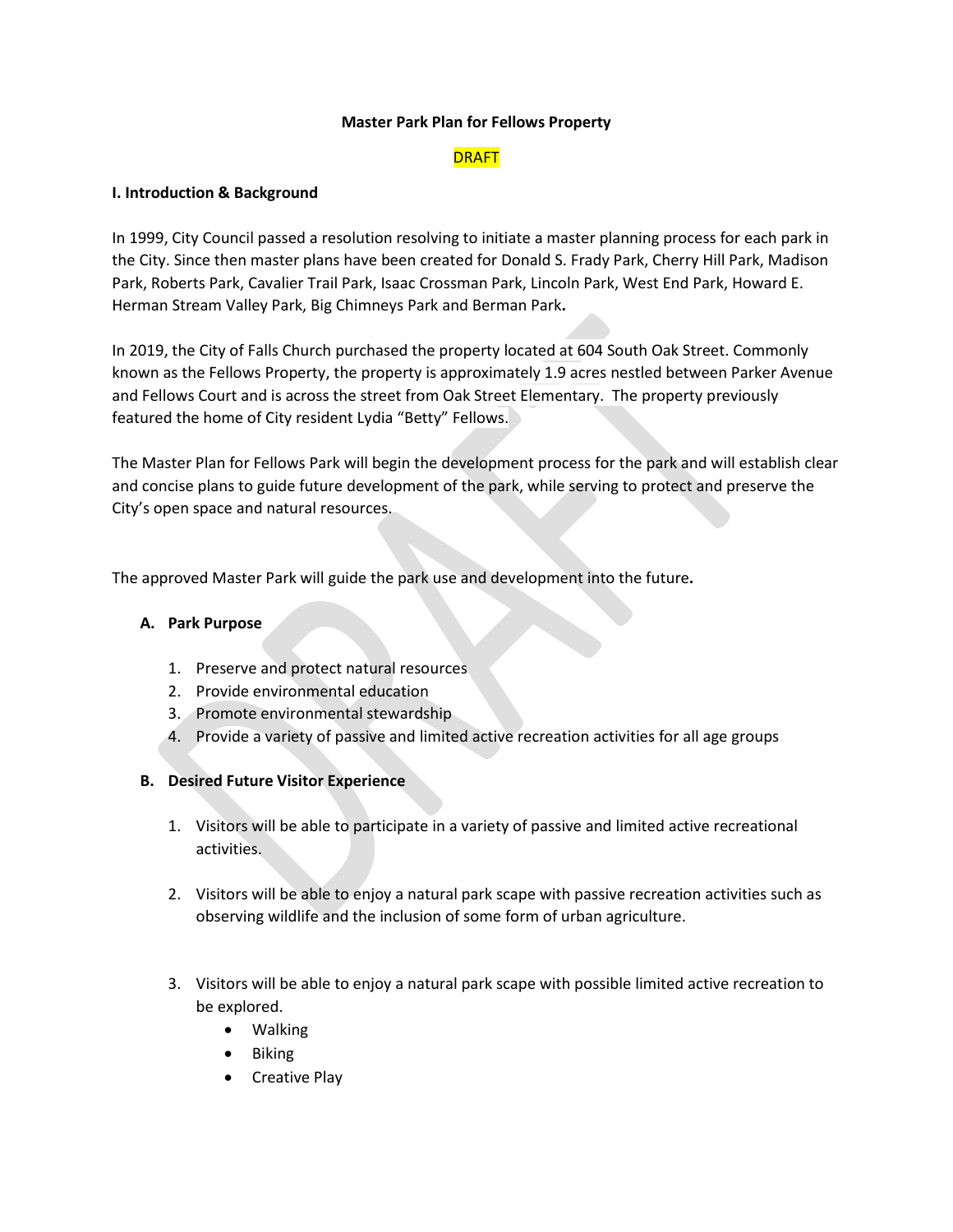- 4. Through the utilization of an outdoor educational venue and/or interpretative information, visitors will be able to learn more about environmental issues such as resource protection.
- 5. Visitors will be able to learn more about the history, importance and uses of present natural resources to the Indigenous people and early settlers of the City.
	- Se[e Fellows Property Master Plan Draft -](https://www.fallschurchva.gov/DocumentCenter/View/15472/Fellows-Property-Master-Plan-Draft---Comment-Matrix) Comment Matrix Category: Section B -Desired Future Visitor Experience (#5) [Page 1]

# **C. Park Themes**

- 1. Neighborhood Park
- 2. Interpretive Park
- 3. Natural Resource Area

# **D. Property Description**

As previously noted, the Fellows Property is a 1.9 acre parcel of land along South Oak Street, between Parker Avenue and Fellows Court, directly across the street from Oak Street Elementary. Structures on the property were removed in Spring of 2020. The 1.9 acre parcel is largely undeveloped with the exception of the original foundation of the Fellows home, original well and an existing storm water structure toward the back of the property. Preservation of the existing well with the intent to repurpose well water for urban agriculture or other uses. The rich variety of perennial plantings, shrubs, under-story trees and canopy trees ensure visual interest and color throughout the changing seasons. A good portion of the property is open and grass covered but there are a considerable number trees, brush, and shrubs on the property. Four exceptional mature trees on the property are designated as City Specimen Trees and are labeled. The property is also a wildlife habitat. Public access to the park is currently available from South Oak Street.

# **E. Park Designation**

This plan describes the current resources in the park, and makes recommendations for the preservation and future development of the park. Fellows Property serves as a Neighborhood Park because of its natural beauty and the ability to enjoy a peaceful contemplative walk on the natural trail. Neighborhood Parks serve residents from the entire City. Natural Resource Areas are designated in order to conserve, protect and provide public use and enjoyment of an area rich in natural resources.

# **II. Description of the Conceptual Development Plan Elements**

**A. New Plan Elements** (This is an ongoing list of suggestions from the community. Please understand, not all items can be accommodated in the available space.)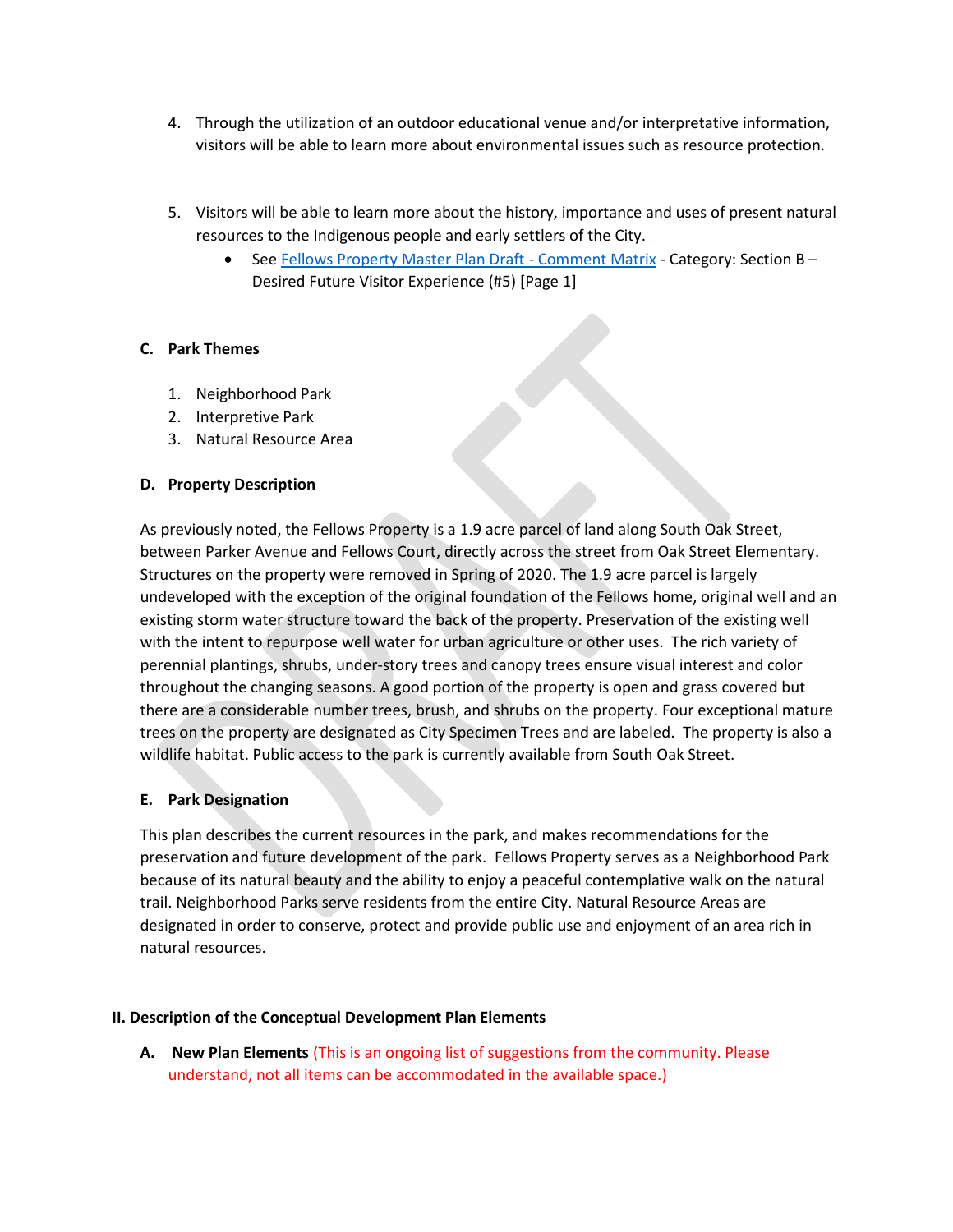### **1. Park Access**

Park access from South Oak Street is the preference from a majority of survey respondents. However access should still be included from Fellows Court and Parker Avenue.

# **2. Interpretative Signage**

The fact that the park is a Natural Resource Area and abundant with wildlife make it an excellent location for informal environmental education. Interpretive signs will be added to provide information about wildlife habitats, natural resources and the historical value these resources had to Indigenous people and early settlers of the City.

The extent of the signage should be designed so as not to overwhelm the natural feel of the property. This should be considered in the number, placement and material used.

### **3. Benches and Picnic Tables**

A few benches could be placed within the park for park users to sit and enjoy the contemplative nature of the park. Additional benches and tables suitable for picnicking, completing homework, or playing board games could also be included.

# **4. Pathway(s)**

Pathway(s) to enable users to access desired locations within the park. Material to be used for pathways is still to be determined. Possible pathway options include:

- A. Pathway to enable access to areas within the park.
- B. Pathway to allow visitors to walk the full perimeter of the park.

#### **5. Nature Trail**

A nature trail highlighting particular uses and historical value of natural resources that are native to our region.

### **6. Urban Agriculture**

Urban Agriculture comes in a variety of forms. One or more forms of urban agriculture could be included in the park. Possibilities include, but are not limited to: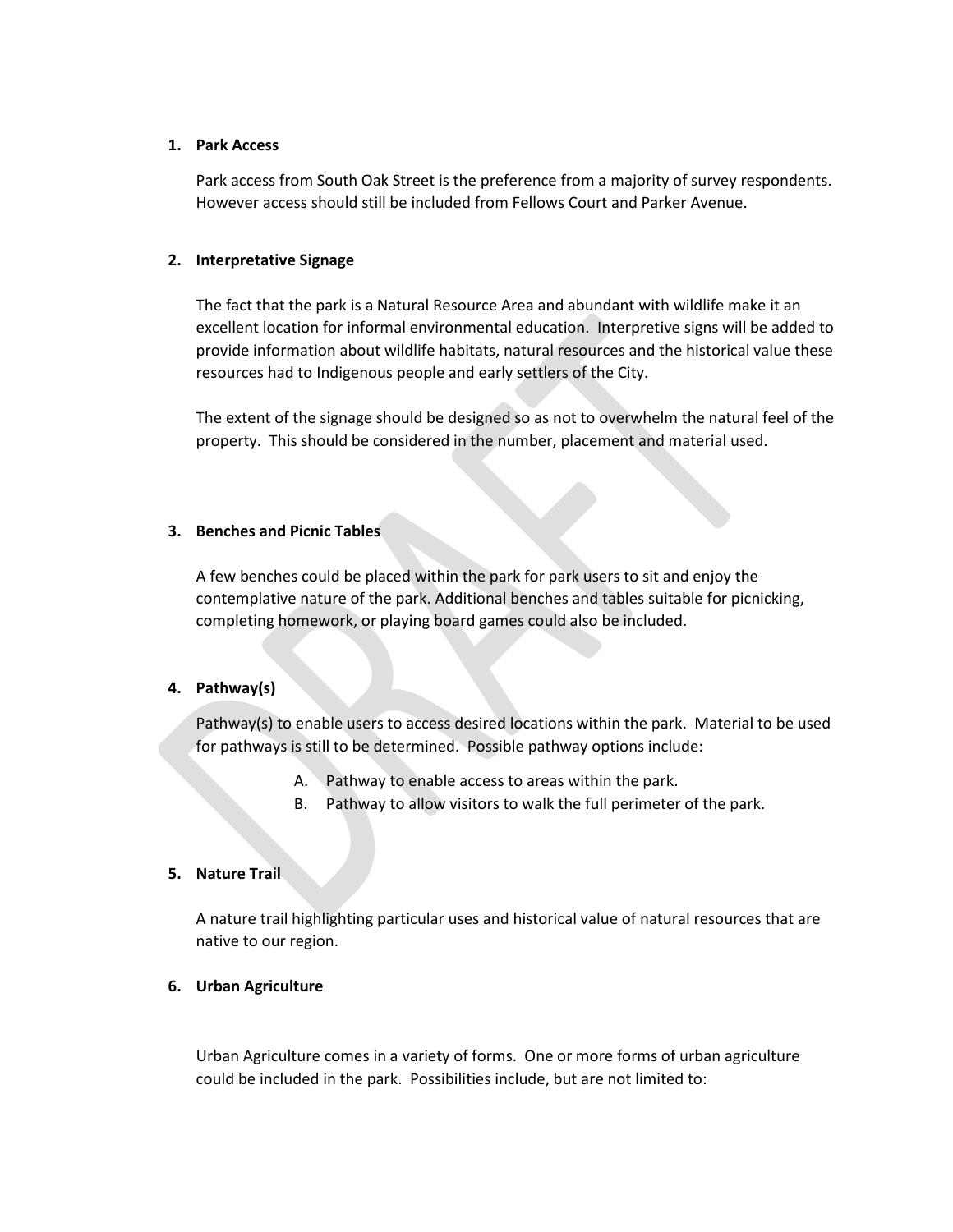- Fruit trees
- Community garden
- Planting of plants that attract pollinators
- Se[e Fellows Property Master Plan Draft -](https://www.fallschurchva.gov/DocumentCenter/View/15472/Fellows-Property-Master-Plan-Draft---Comment-Matrix) Comment Matrix Category: II Description of the Conceptual Development Plan, A) New Elements – 7. Urban Agriculture [Page 5-7]

# **7. Natural Play Area**

A natural playground without a traditional structure will provide children with the ability to explore and test their boundaries in a welcoming and safe space. Children will have access to a mud table, tires, lumber, pots, pans, buckets, boulders and logs. The inclusion of a natural play area will encourage children to develop an appreciation for the natural environment.

# **8. Equity and Accessibility**

Parks are a free amenity in the community and can be enjoyed by all regardless of race, abilities, religion, sexual orientation or economic status. Any development or improvement to this property will be done so with the intention of being inclusive and implementing best ADA practices to ensure accessibility.

# **9. Resource Education Area**

A small designated space to be used by Recreation & Parks Department and the City Schools to provide more formal environmental, wildlife and, natural resource education. If a resources education area is determined to be appropriate, it could be implemented in the master plan or added to Howard E. Herman Stream Valley Park.

# **10. Lighting**

Lighting installed should meet Dark Sky standards to preserve the wild life habitat and limit light pollution. Possibility of increased lighting along the perimeter of the park to ensure the safety of patrons.

> • Se[e Fellows Property Master Plan Draft -](https://www.fallschurchva.gov/DocumentCenter/View/15472/Fellows-Property-Master-Plan-Draft---Comment-Matrix) Comment Matrix - Category: II -Description of the Conceptual Development Plan, A) New Elements – 11. Lighting [Page 8-9]

#### **11. Storm Water**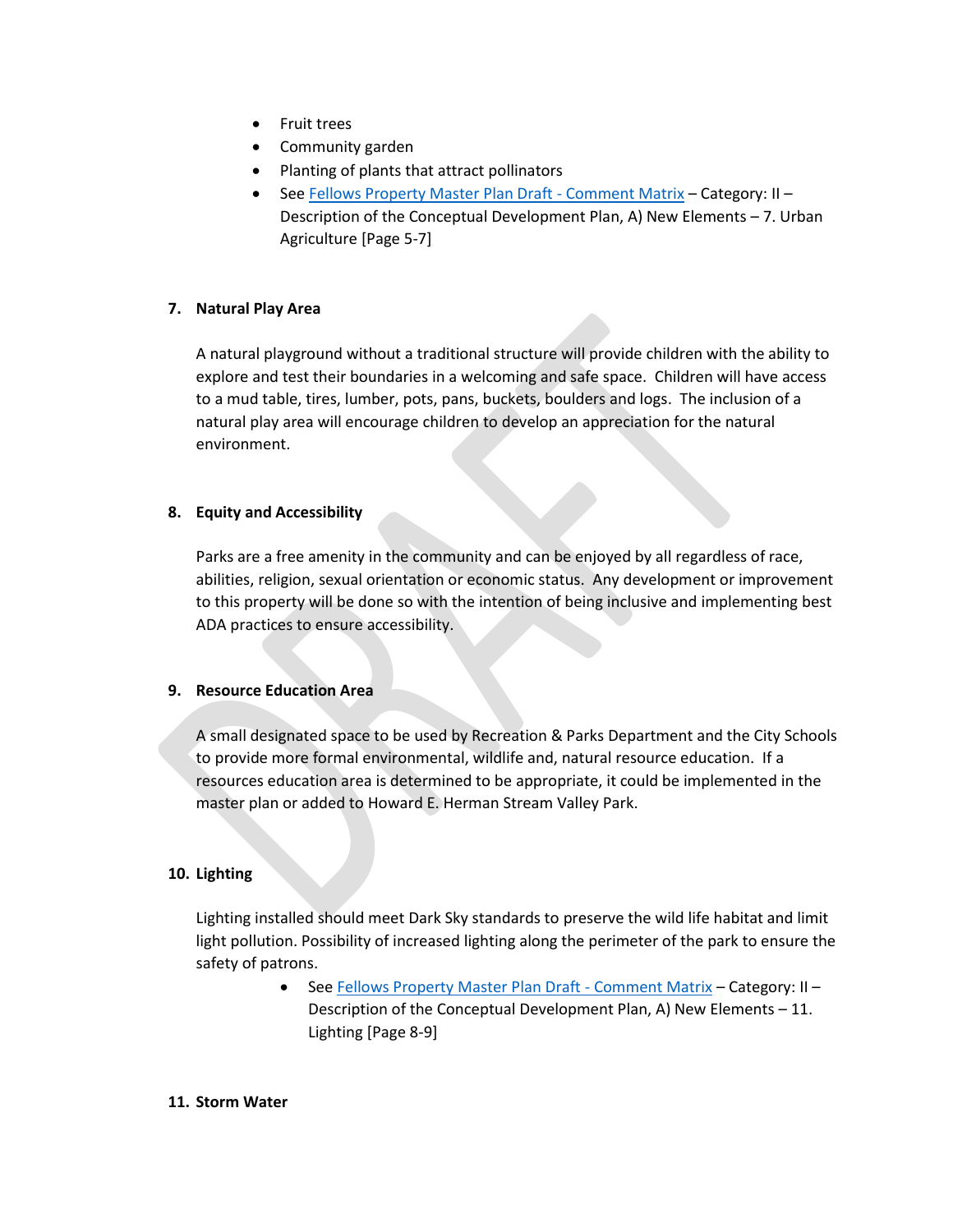Mitigation of storm water by natural features. Potentially using low lying areas that collect storm water for this purpose.

> Se[e Fellows Property Master Plan Draft -](https://www.fallschurchva.gov/DocumentCenter/View/15472/Fellows-Property-Master-Plan-Draft---Comment-Matrix) Comment Matrix – Category: II – Description of the Conceptual Development Plan, A) New Elements – 12. Storm Water [Page 9-10]

### **B. Enhancements**

# **1. Trees**

A through survey of all existing trees on the property will be conducted. Addition or deletion of trees will be determined as needed. Native trees will be used in the park to replace trees as needed and to maintain the canopy which features trees at a variety of heights and in various stages of growth. Tree maintenance on the existing trees will be completed as needed and as money is allocated for such work. Trees and limbs that fall will generally be left in the park to provide habitat for wildlife. The City will always protect trees in accordance with the City's current greenspace maintenance plan.

### **2. Shrubs and Other Greenspace**

The City will always protect shrubs and greenspace in accordance with the City's current greenspace maintenance plan.

# **C. Open Space**

The City will conserve and maintain existing parks, open space and natural resources. This park and the open space in the park will be preserved.

# **D. Conclusion** (To be determined.)

Parks are vitally important to the community, users and the overall sustainability of the City of Falls Church. Preservation and conservation of Fellows Property is critically important to both the City and the region.

The park provides the City a unique opportunity to establish a well-managed biological habitat that can be used…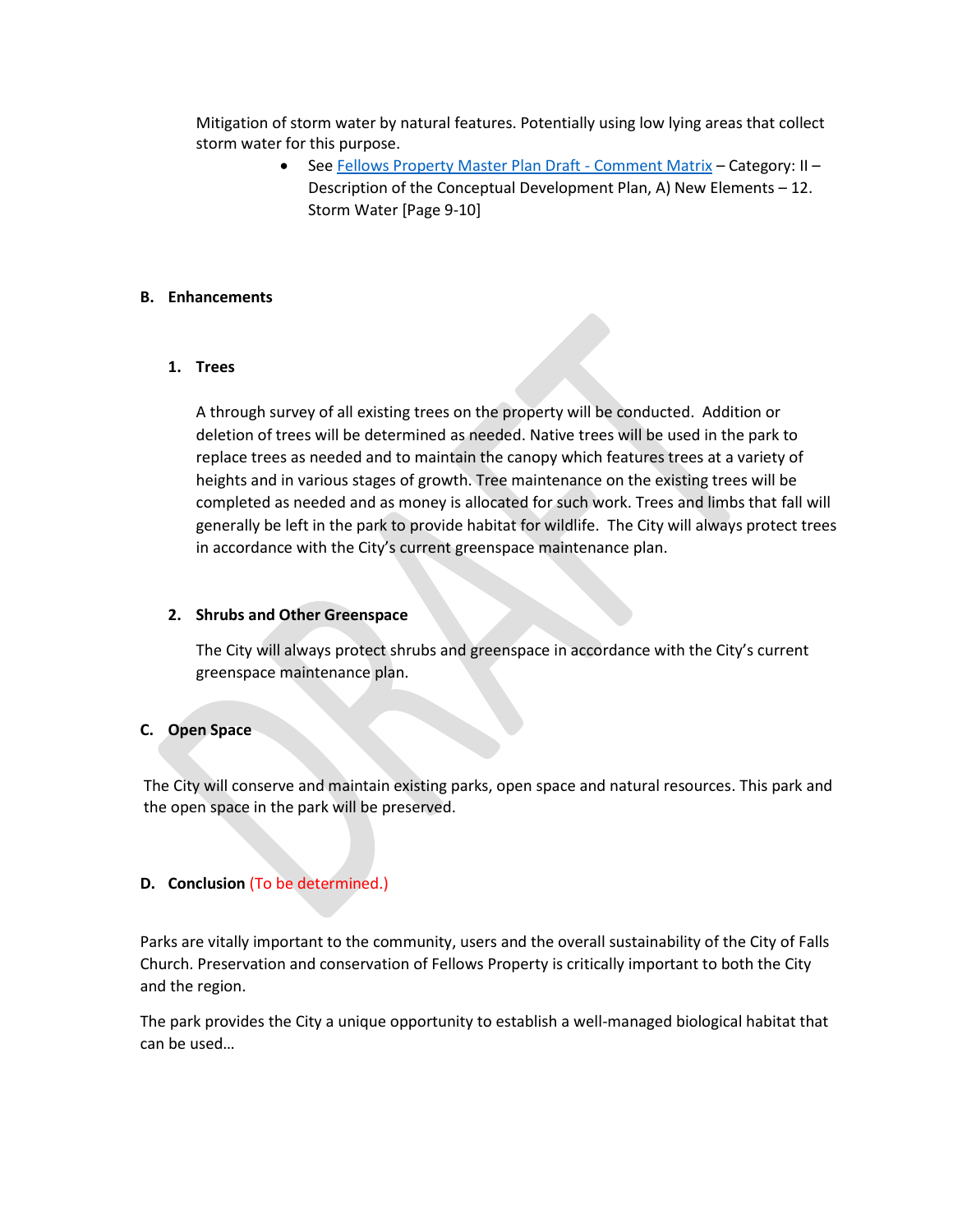An important piece of all master plans is to engage the public. Below are the steps that shaped the development of this Master Park Plan:

- Public input survey was conducted online in May of 2020. For the Fellows Property survey results, please click [here.](https://www.fallschurchva.gov/DocumentCenter/View/13094/Fellows-property-survey-results-6320?bidId=)
- Public Meeting was held in November 2020. For the video recording and meeting agenda, please click [here.](https://www.fallschurchva.gov/AgendaCenter/ViewFile/Minutes/_11042020-1664) For the meeting minutes, please click here.
- On January 6, 2021 Kim Haun, Arlington County's Urban Agriculture Coordinator, presented on Urban Agriculture practices during virtual meeting of the Advisory Board of Recreation and Parks. For the video recording and agenda, please click [here.](http://fallschurch-va.granicus.com/player/clip/1400?view_id=2&redirect=true) For the meeting minutes, please click [here.](https://www.fallschurchva.gov/AgendaCenter/ViewFile/Minutes/_01062021-1710)
- On March 3, 2021 Stacey Evers, founder of Grow a Row FC and Co-Chair of the Urban Agriculture Work Group of the Fairfax Food County Council presented jointly with Cory Suter, Co-Chair of Urban Agriculture Workgroup of Fairfax County Food Council during the virtual meeting of the Advisory Board of Recreation and Parks. Their presentation highlighting the accomplishments of the Fairfax County's Urban Agriculture Work Group. For the video recording and agenda, please click [here.](https://www.fallschurchva.gov/DocumentCenter/View/14327/0321-meeting-minutes-draft) For the meeting minutes, please click here.
- An onsite public meeting occurred on May 5, 2021. For the meeting agenda, please click [here.](https://www.fallschurchva.gov/AgendaCenter/ViewFile/Agenda/_05052021-1817) For the meeting minutes, please clic[k here.](https://www.fallschurchva.gov/AgendaCenter/ViewFile/Minutes/_05052021-1817)
- September 8, 2021- Fellows Property Master Plan First Draft presented at the Advisory Board Meeting of Recreation and Parks. For the video recording and agenda, click [here.](http://fallschurch-va.granicus.com/player/clip/1727?view_id=2&redirect=true) For the meeting minutes, click [here.](https://www.fallschurchva.gov/AgendaCenter/ViewFile/Minutes/_09082021-1891)
- October 2021 Fellows Property Master Plan Draft edited.

Future steps include:

- December 1, 2021 Advisory Board of Recreation and Parks meeting to review Master Plan Draft. For calendar information, please click [here.](https://www.fallschurchva.gov/Calendar.aspx?EID=7184&month=12&year=2021&day=1&calType=0)
- January 2022 community input meeting to review Fellows Property Master Plan.
- Future……
- Future…... Council formally adopts……